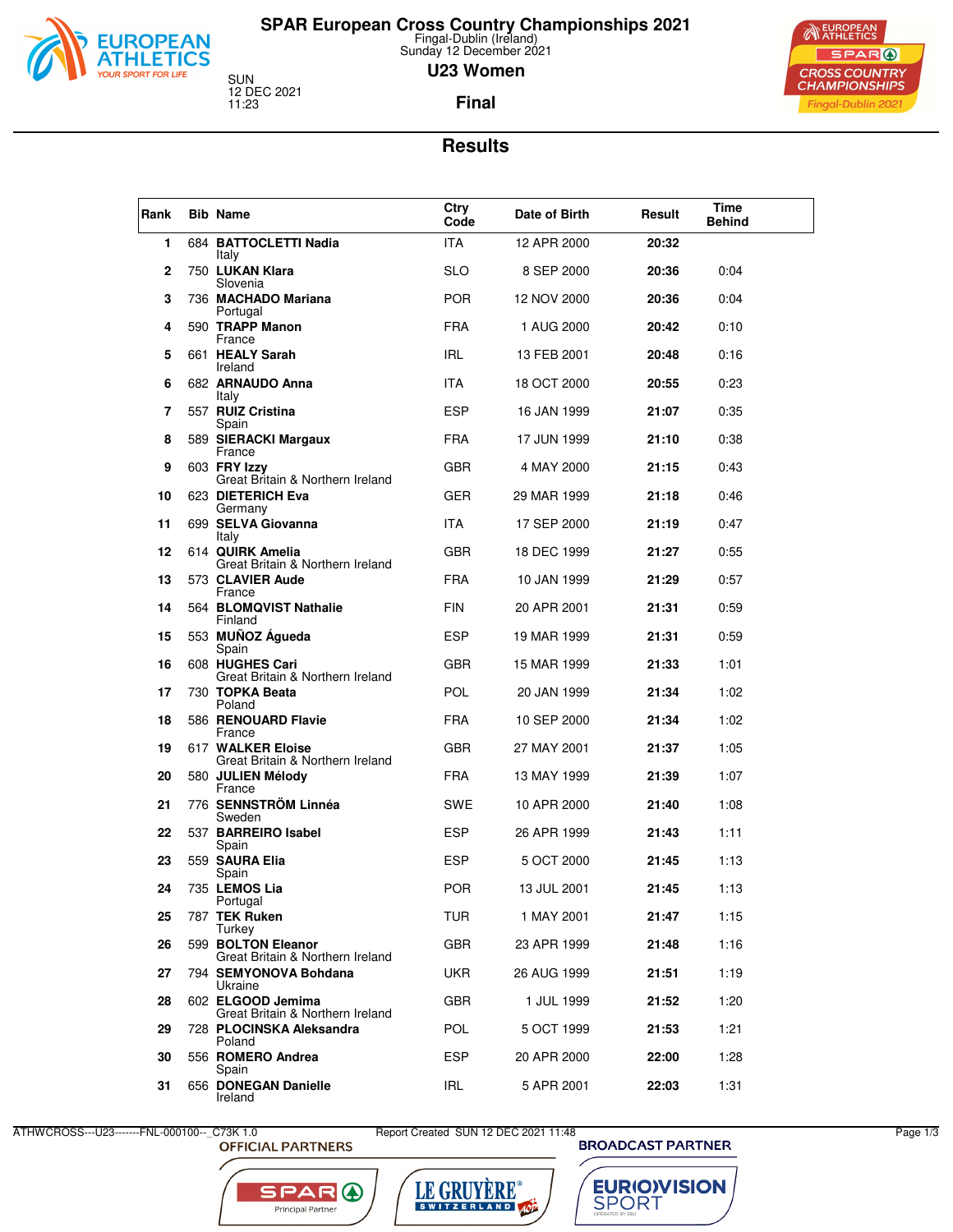

## **SPAR European Cross Country Championships 2021** Fingal-Dublin (Ireland) Sunday 12 December 2021

**U23 Women**

SUN<br>12 DEC 2021<br>11:23

**Final**



### **Results**

| Rank | <b>Bib Name</b>                                    | Ctry<br>Code | Date of Birth | Result     | Time<br><b>Behind</b> |
|------|----------------------------------------------------|--------------|---------------|------------|-----------------------|
| 32   | 672 O'CUILL Aoife                                  | IRL          | 3 MAY 2001    | 22:06      | 1:34                  |
| 33   | Ireland<br>696 NESTOLA Sara<br>Italy               | <b>ITA</b>   | 8 MAY 2001    | 22:09      | 1:37                  |
| 34   | 765 DUŠKOVÁ Elena<br>Slovak Republic               | <b>SVK</b>   | 25 JUL 2001   | 22:10      | 1:38                  |
| 35   | 773 LILLEMO Emilia<br>Sweden                       | <b>SWE</b>   | 5 JAN 2000    | 22:11      | 1:39                  |
| 36   | 687 CAVALLI Ludovica<br>Italy                      | ITA.         | 20 DEC 2000   | 22:11      | 1:39                  |
| 37   | 546 GALLARDO Carla<br>Spain                        | <b>ESP</b>   | 9 FEB 1999    | 22:12      | 1:40                  |
| 38   | 723 AFELT Julia<br>Poland                          | <b>POL</b>   | 6 NOV 1999    | 22:16      | 1:44                  |
| 39   | 583 LORAIN Eugénie<br>France                       | <b>FRA</b>   | 7 FEB 2000    | 22:20      | 1:48                  |
| 40   | 785 KUNUR Derya<br>Turkey                          | TUR          | 1 SEP 1999    | 22:20      | 1:48                  |
| 41   | 517 AVRAMOVA Devora<br>Bulgaria                    | <b>BUL</b>   | 1 MAR 2000    | 22:22      | 1:50                  |
| 42   | 704 KARINAUSKAITE Greta<br>Lithuania               | LTU          | 11 FEB 2001   | 22:24      | 1:52                  |
| 43   | 713 VAN ES Diane<br>Netherlands                    | NED          | 22 MAR 1999   | 22:25      | 1:53                  |
| 44   | 621 BÖDI Kim<br>Germany                            | GER          | 30 AUG 2001   | 22:28      | 1:56                  |
| 45   | 795 BENFARES Selma<br>Germany                      | GER          | 17 JUN 1999   | 22:32      | 2:00                  |
| 46   | 679 TINKLER Lauren<br>Ireland                      | <b>IRL</b>   | 13 JUL 1999   | 22:34      | 2:02                  |
| 47   | 640 LAVASA Dafni<br>Greece                         | <b>GRE</b>   | 12 JUL 2001   | 22:34      | 2:02                  |
| 48   | 695 MORETTON Michela<br>Italy                      | <b>ITA</b>   | 4 OCT 2000    | 22:41      | 2:09                  |
| 49   | 664 MCCANN Jodie<br>Ireland                        | IRL          | 3 FEB 2000    | 22:48      | 2:16                  |
| 50   | 662 HEERY Ruth<br>Ireland                          | IRL          | 29 NOV 2000   | 22:51      | 2:19                  |
| 51   | 786 KUTLUK Yonca<br>Turkey                         | TUR          | 15 AUG 2000   | 22:51      | 2:19                  |
| 52   | 630 OED Lisa<br>Germany                            | GER          | 2 JAN 1999    | 23:01      | 2:29                  |
| 53   | 525 ASTRUP Laura<br>Denmark                        | DEN          | 30 JAN 2000   | 23:32      | 3:00                  |
| 54   | 523 MÁLKOVÁ Anna<br>Czech Republic                 | CZE          | 17 APR 2001   | 23:34      | 3:02                  |
| 55   | 634 VERNIKOV Sonja<br>Germany                      | GER          | 17 SEP 2001   | 23:45      | 3:13                  |
| 56   | 642 PANAGIOTOPOULOU Ismini<br>Greece               | <b>GRE</b>   | 18 AUG 1999   | 24:12      | 3:40                  |
| 57   | 639 KYNATIDOU Nikoleta<br>Greece                   | GRE          | 11 MAR 1999   | 24:35      | 4:03                  |
|      | 504 MENDAYEVA Liliya<br>Authorized Neutral Athlete | ANA          | 1 JUN 2000    | <b>DNF</b> |                       |
|      | 705 PETRAŠKAITE Dominyka<br>Lithuania              | LTU          | 27 MAY 2001   | <b>DNF</b> |                       |

ATHWCROSS---U23-------FNL-000100--\_C73K 1.0 Report Created SUN 12 DEC 2021 11:48<br>OFFICIAL PARTNERS BROADCAST PARTNER